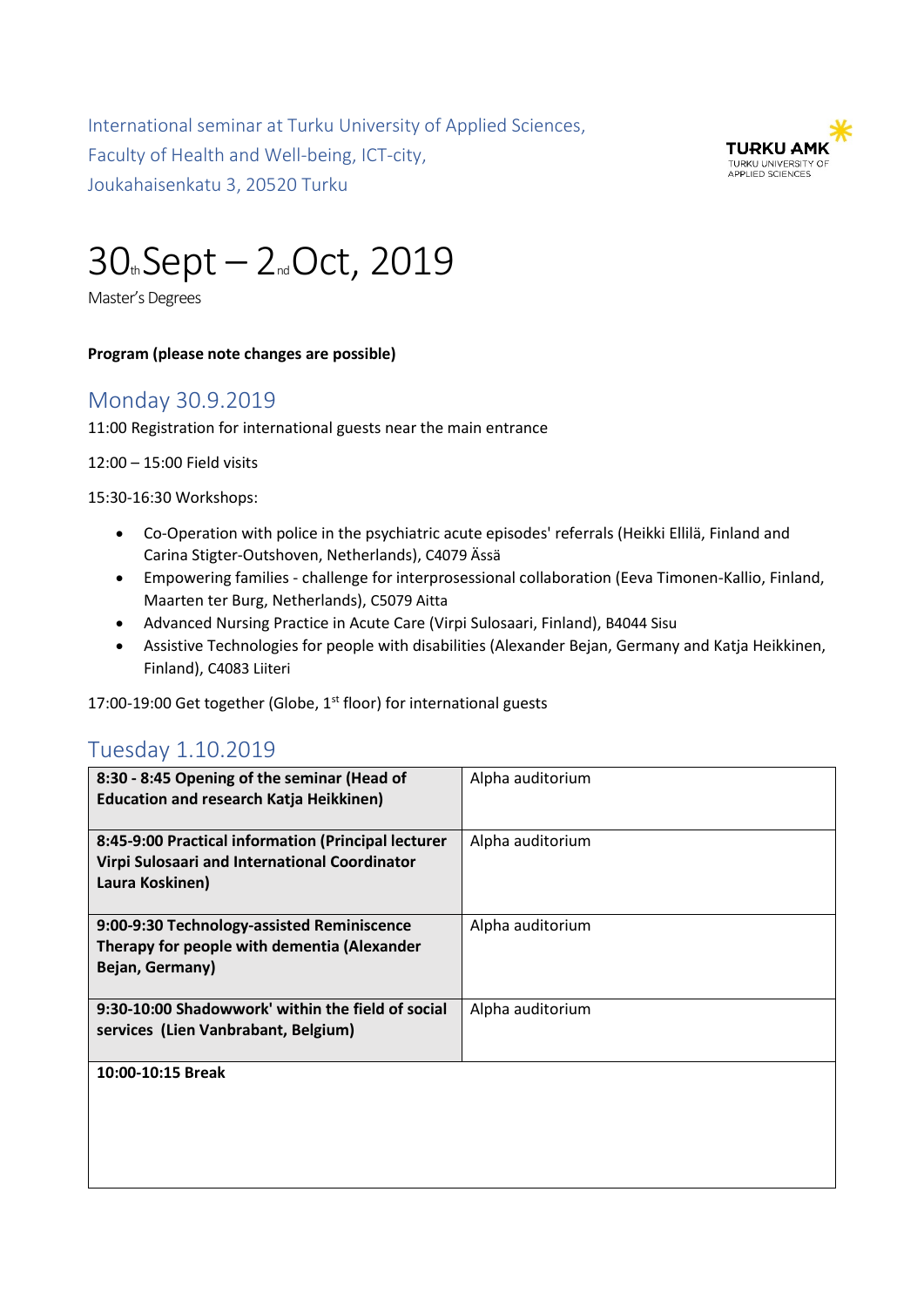| 10:15-11:00 Session I                                                                                                                                                                                                                                                                                                                                                                                                          |                                                                                                                                                                                                                                                                                                                                                                                                                                                                                        |  |
|--------------------------------------------------------------------------------------------------------------------------------------------------------------------------------------------------------------------------------------------------------------------------------------------------------------------------------------------------------------------------------------------------------------------------------|----------------------------------------------------------------------------------------------------------------------------------------------------------------------------------------------------------------------------------------------------------------------------------------------------------------------------------------------------------------------------------------------------------------------------------------------------------------------------------------|--|
| Health Informatics / eHealth (Memmu<br>Onyeahialam and Katja Heikkinen) GAMMA<br>10:15-10:35 Biomedical engineering - Hands-on<br>learning and research applications (Richard<br>Pasteka & Iris Nemec, Austria)<br>10:35-10:55 RDI in master education - case from<br>eHealth education (Katja Heikkinen, Finland)                                                                                                             | Health promotion (Ritva Laaksonen-Heikkilä and<br>Tiina Hautala) OMEGA<br>10:15-10:35 Tai Chi exercises for physical and<br>mental health (Roberta Bikuliciene, Lithuania)<br>10:35-10:55 Health Tourism Trends in Europe<br>(Emre Ucsular, Turkey)                                                                                                                                                                                                                                    |  |
| Management and Leadership in Social and Health<br>Care (Pia Meinola and Virpi Sulosaari) GLOBE<br>10:15-11:00 The influence of vocabulary on<br>approach and care for the elderly patient within a<br>hospital setting (Margret Verouden-Zwart,<br>Netherlands)<br>11:00-12:00 Lunch (incl. for international guests)                                                                                                          |                                                                                                                                                                                                                                                                                                                                                                                                                                                                                        |  |
| 12:00-14:00 Session II                                                                                                                                                                                                                                                                                                                                                                                                         |                                                                                                                                                                                                                                                                                                                                                                                                                                                                                        |  |
| Health promotion (Anne Rouhelo & Sini Eloranta)<br><b>GAMMA</b><br>12:00-12:20 Joint Health in Rheumatic Disorders:<br>Protection and Improving (Ferda Dokuztug Ucsular,<br>Turkey)<br>12:20-12:40 A study of surgical treatments and the<br>comprehensive healing process from<br>the perspective of a breast cancer patient (Elina<br>Larsson, Sweden)<br>12:40-13:00 Discussion<br>13:30-14:00                              | Social work (Eeva Timonen-Kallio) OMEGA<br>12:00-12:20 Work with (young) offenders: The<br>Dutch experience (Bonny Mulder, Netherlands)<br>12:20-12:40 The buddy student support for<br>families who live in absolute poverty - experiences,<br>joys and challenges (Anne Aelvoe & Leen Hellinckx,<br>Belgium)<br>12:40-13:00 Empowering competencies and skills<br>of Residential Child Care (RCC) - European<br>perspective (Eeva Timonen-Kallio, Finland)<br>13:00-13:20 Discussion |  |
| Asukas Johanna, Physiotherapist (Bachelor of Health Care),<br>student (Master of Health Care; Health Promotion),<br>Development of the CDSMP Leader Refresher training day -<br>Chronic Disease Self-Management Program<br>Pulkkinen Sanni, student, Health promotion programme -<br>Developing weight management group with patients                                                                                          | 13:20-14:00<br>Kukkula Jenni, RN, student (Master of Health Care) FAMILY<br>WEEKENDS AS PART OF CLIENT REHALIBILITION<br>Honkaneva Elina Radiographer, student, K.A.M.U - virtual<br>medicine. Developing child-centeredness in clinical<br>radiography                                                                                                                                                                                                                                |  |
| Mannila Jenni, RN, student (Master of Health Care) An activity<br>program For the rehabilitees in Tays Sastamala Rehabilitation<br>Ward<br>Toivonen Heini, physiotherapist, occupational physiotherapist,<br>student (Master of Health care), MANAGING CHANGE AND<br>SUPPORT NEEDS FOR AGING EMPLOYEE - Support action<br>compass for occupational health care<br>Havia Jaakko, M.Soc.Sc. Social worker, Back To Work (Or, How | Liesipuro Päivi, Master of Nursing, Focus on Families -<br>Developing family-centered care in Neonatal Intensive Care<br>unit in Kymenlaakso central hospital<br>Sipilä Heidi, Public Health Nurse and student (Master of Health<br>Care), Annual clock of health promotion for immigrants in<br>maternity and child health clinics - MARJAT - project                                                                                                                                 |  |
| To Stay There)! Educating mental health professionals on the<br>practices of occupational rehabilitation with psychiatric<br>patients                                                                                                                                                                                                                                                                                          | Ruohonen Hanna, Nurse (Master Student of Health Care),<br>Supporting and developing the employability of the<br>unemployed - Partner perspective                                                                                                                                                                                                                                                                                                                                       |  |